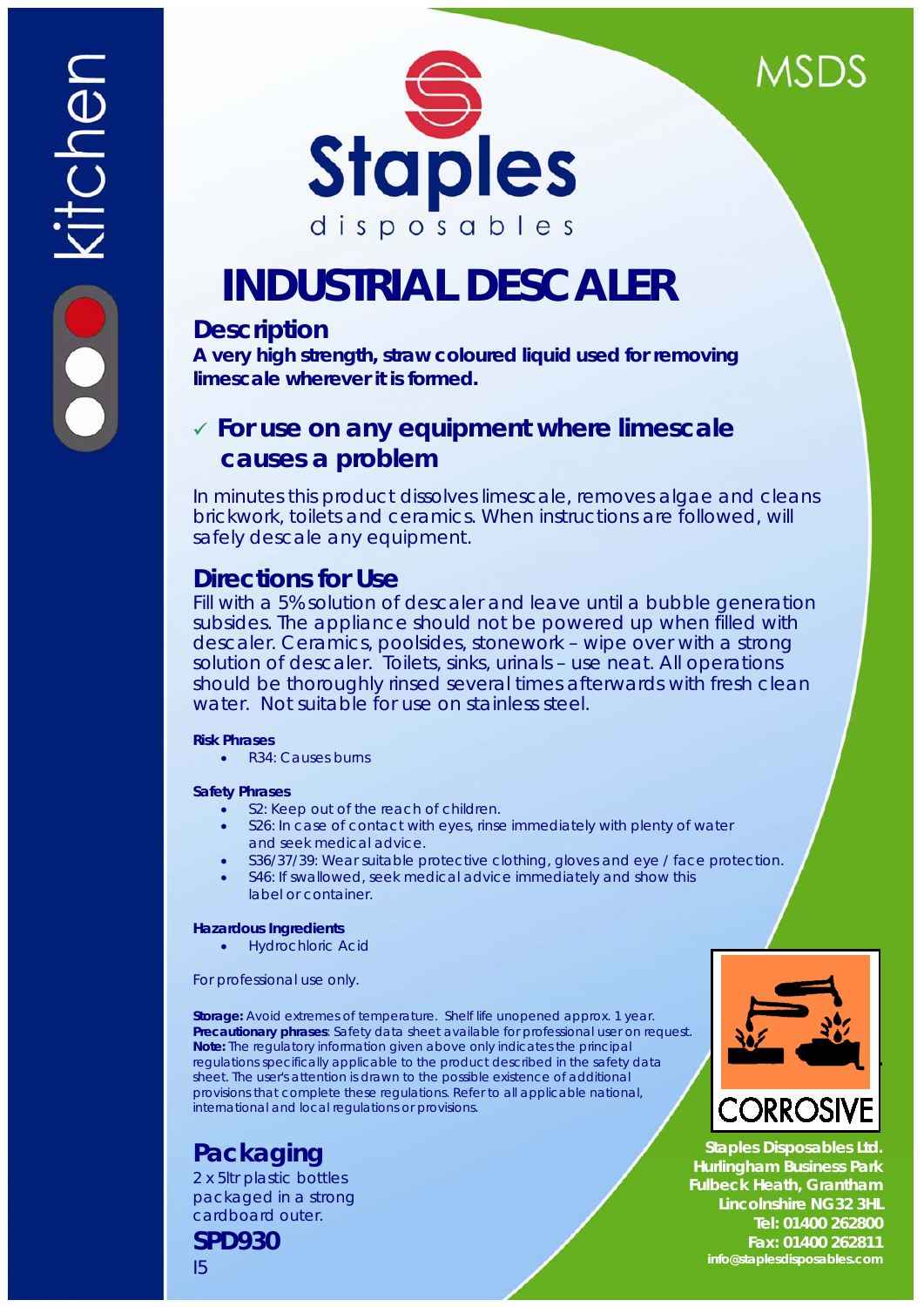#### INDUSTRIAL DESCALER Page 1

Issued: 5/5/2010 Revision No: 5

Sent to: Staples Disposables Ltd

#### **1. IDENTIFICATION OF THE SUBSTANCE / PREPARATION AND OF THE COMPANY / UNDERTAKING**

**Product name:** INDUSTRIAL DESCALER **Product code:** SPD930 **Company name:** Staples Disposables Ltd Hurlingham Business Park Fulbeck Heath Grantham Lincolnshire NG32 3HL Tel: 01400 262800 Fax: 01400 262811 Email: info@staplesdisposables.com

#### **2. HAZARDS IDENTIFICATION**

**Main hazards:** Causes burns.

#### **3. COMPOSITION / INFORMATION ON INGREDIENTS**

**Hazardous ingredients:** HYDROCHLORIC ACID 1-10%

EINECS: 231-595-7

[C] R34; [Xi] R37

## **4. FIRST AID MEASURES (SYMPTOMS)**

**Skin contact:** There may be irritation and redness at the site of contact. **Eye contact:** There may be pain and redness. The eyes may water profusely. There may be severe pain. The vision may become blurred. May cause permanent damage. **Ingestion:** There may be soreness and redness of the mouth and throat. Nausea and stomach pain may

occur.

**Inhalation:** There may be irritation of the throat with a feeling of tightness in the chest.

#### **4. FIRST AID MEASURES (ACTION)**

|              | <b>Skin contact:</b> Remove all contaminated clothes and footwear immediately unless stuck to skin. Wash |  |
|--------------|----------------------------------------------------------------------------------------------------------|--|
|              | immediately with plenty of soap and water.                                                               |  |
| Eve contact: | Bathe the eye with running water for 15 minutes. Transfer to hospital for specialist examination.        |  |
| Ingestion:   | Wash out mouth with water. Do not induce vomiting. If conscious, give half a litre of water to           |  |
|              | drink immediately. Consult a doctor.                                                                     |  |
|              | <b>Inhalation:</b> Remove casualty from exposure ensuring one's own safety whilst doing so.              |  |

#### **5. FIRE-FIGHTING MEASURES**

**Extinguishing media:** Suitable extinguishing media for the surrounding fire should be used. Use water spray to cool

containers.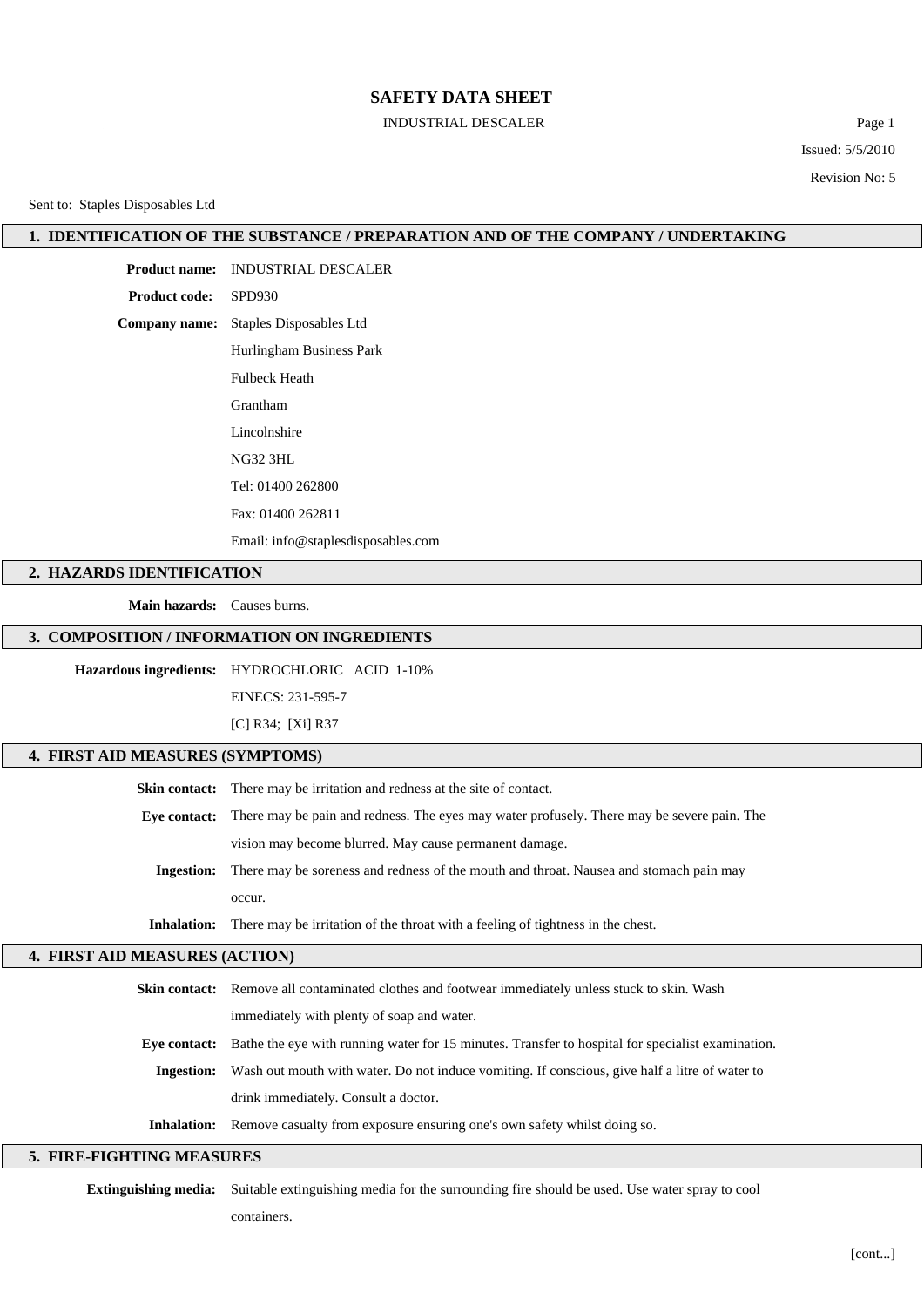## INDUSTRIAL DESCALER Page 2

|                                            | <b>Exposure hazards:</b> In combustion emits toxic fumes.                                                        |  |  |  |  |
|--------------------------------------------|------------------------------------------------------------------------------------------------------------------|--|--|--|--|
| Protection of fire-fighters:               | Wear self-contained breathing apparatus. Wear protective clothing to prevent contact with skin                   |  |  |  |  |
|                                            | and eyes.                                                                                                        |  |  |  |  |
| <b>6. ACCIDENTAL RELEASE MEASURES</b>      |                                                                                                                  |  |  |  |  |
|                                            | Personal precautions: Mark out the contaminated area with signs and prevent access to unauthorised personnel. Do |  |  |  |  |
|                                            | not attempt to take action without suitable protective clothing - see section 8 of SDS. Turn                     |  |  |  |  |
|                                            | leaking containers leak-side up to prevent the escape of liquid.                                                 |  |  |  |  |
| <b>Environmental precautions:</b>          | Do not discharge into drains or rivers. Contain the spillage using bunding.                                      |  |  |  |  |
| <b>Clean-up procedures:</b>                | Absorb into dry earth or sand. Transfer to a closable, labelled salvage container for disposal by                |  |  |  |  |
|                                            | an appropriate method.                                                                                           |  |  |  |  |
| 7. HANDLING AND STORAGE                    |                                                                                                                  |  |  |  |  |
| <b>Handling requirements:</b>              | Avoid direct contact with the substance. Ensure there is sufficient ventilation of the area. Avoid               |  |  |  |  |
|                                            | the formation or spread of mists in the air.                                                                     |  |  |  |  |
| <b>Storage conditions:</b>                 | Store in cool, well ventilated area. Keep container tightly closed.                                              |  |  |  |  |
| 8. EXPOSURE CONTROLS / PERSONAL PROTECTION |                                                                                                                  |  |  |  |  |
| <b>Engineering measures:</b>               | Ensure there is sufficient ventilation of the area.                                                              |  |  |  |  |
|                                            | Respiratory protection: Provide adequate general and local exhaust ventilation.                                  |  |  |  |  |
| Hand protection: Protective gloves.        |                                                                                                                  |  |  |  |  |
|                                            | Eye protection: Tightly fitting safety goggles. Ensure eye bath is to hand.                                      |  |  |  |  |
|                                            | Skin protection: Protective clothing.                                                                            |  |  |  |  |
| 9. PHYSICAL AND CHEMICAL PROPERTIES        |                                                                                                                  |  |  |  |  |
|                                            | State: Liquid                                                                                                    |  |  |  |  |
|                                            | Colour: Colourless                                                                                               |  |  |  |  |
| <b>Odour:</b> Acrid                        |                                                                                                                  |  |  |  |  |
|                                            | $pH:$ Approx 1.0                                                                                                 |  |  |  |  |
| <b>10. STABILITY AND REACTIVITY</b>        |                                                                                                                  |  |  |  |  |
|                                            | Stability: Stable under normal conditions.                                                                       |  |  |  |  |
| <b>Conditions to avoid:</b> Heat.          |                                                                                                                  |  |  |  |  |
|                                            | Materials to avoid: Strong oxidising agents. Strong acids.                                                       |  |  |  |  |
|                                            | Haz. decomp. products: In combustion emits toxic fumes.                                                          |  |  |  |  |
| 11. TOXICOLOGICAL INFORMATION              |                                                                                                                  |  |  |  |  |
|                                            | Routes of exposure: Refer to section 4 of SDS for routes of exposure and corresponding symptoms.                 |  |  |  |  |
| <b>12. ECOLOGICAL INFORMATION</b>          |                                                                                                                  |  |  |  |  |

**Mobility:** Readily absorbed into soil.

**Persistence and degradability:** Biodegradable.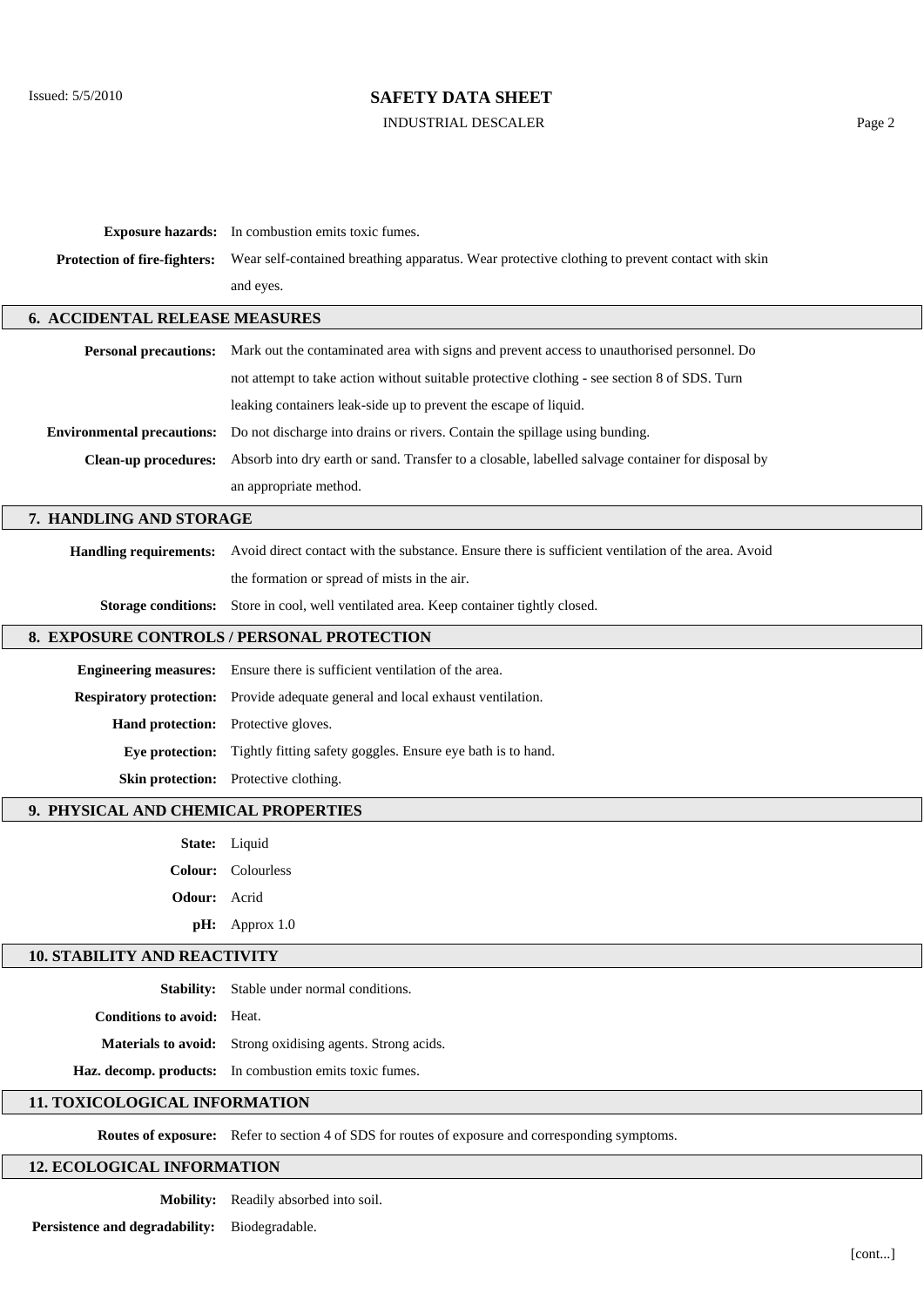#### INDUSTRIAL DESCALER Page 3

**Bioaccumulative potential:** No bioaccumulation potential.

**Other adverse effects:** Negligible ecotoxicity.

## **13. DISPOSAL CONSIDERATIONS**

**Disposal operations:** Transfer to a suitable container and arrange for collection by specialised disposal company.

**NB:** The user's attention is drawn to the possible existence of regional or national regulations regarding disposal.

#### **14. TRANSPORT INFORMATION**

| ADR / RID                         |                                                      |                                |  |  |  |
|-----------------------------------|------------------------------------------------------|--------------------------------|--|--|--|
| <b>UN no: 1789</b>                |                                                      | <b>ADR Class: 8</b>            |  |  |  |
| Packing group: III                |                                                      | <b>Classification code:</b> C1 |  |  |  |
|                                   |                                                      |                                |  |  |  |
|                                   | Shipping name: HYDROCHLORIC ACID (HYDROCHLORIC ACID) |                                |  |  |  |
| Labelling: 8                      |                                                      | Hazard ID no: 80               |  |  |  |
|                                   | <b>CORROSIVE</b>                                     |                                |  |  |  |
| <b>IMDG / IMO</b>                 |                                                      |                                |  |  |  |
| <b>UN no: 1789</b>                |                                                      | Class: 8                       |  |  |  |
| Packing group: III                |                                                      | <b>EmS:</b> 8-03               |  |  |  |
| Marine pollutant: NO              |                                                      |                                |  |  |  |
| Labelling: 8                      |                                                      |                                |  |  |  |
| IATA / ICAO                       |                                                      |                                |  |  |  |
| <b>UN no: 1789</b>                |                                                      | Class: 8                       |  |  |  |
| Packing group: III                |                                                      |                                |  |  |  |
|                                   | Packing instructions: 819(P&CA); 821(PAO)            |                                |  |  |  |
| Labelling: 8                      |                                                      |                                |  |  |  |
| <b>15. REGULATORY INFORMATION</b> |                                                      |                                |  |  |  |
| Hazard symbols: Corrosive.        |                                                      |                                |  |  |  |
|                                   |                                                      |                                |  |  |  |

**Risk phrases:** R34: Causes burns.

**Safety phrases:** S2: Keep out of the reach of children.

S26: In case of contact with eyes, rinse immediately with plenty of water and seek medical advice.